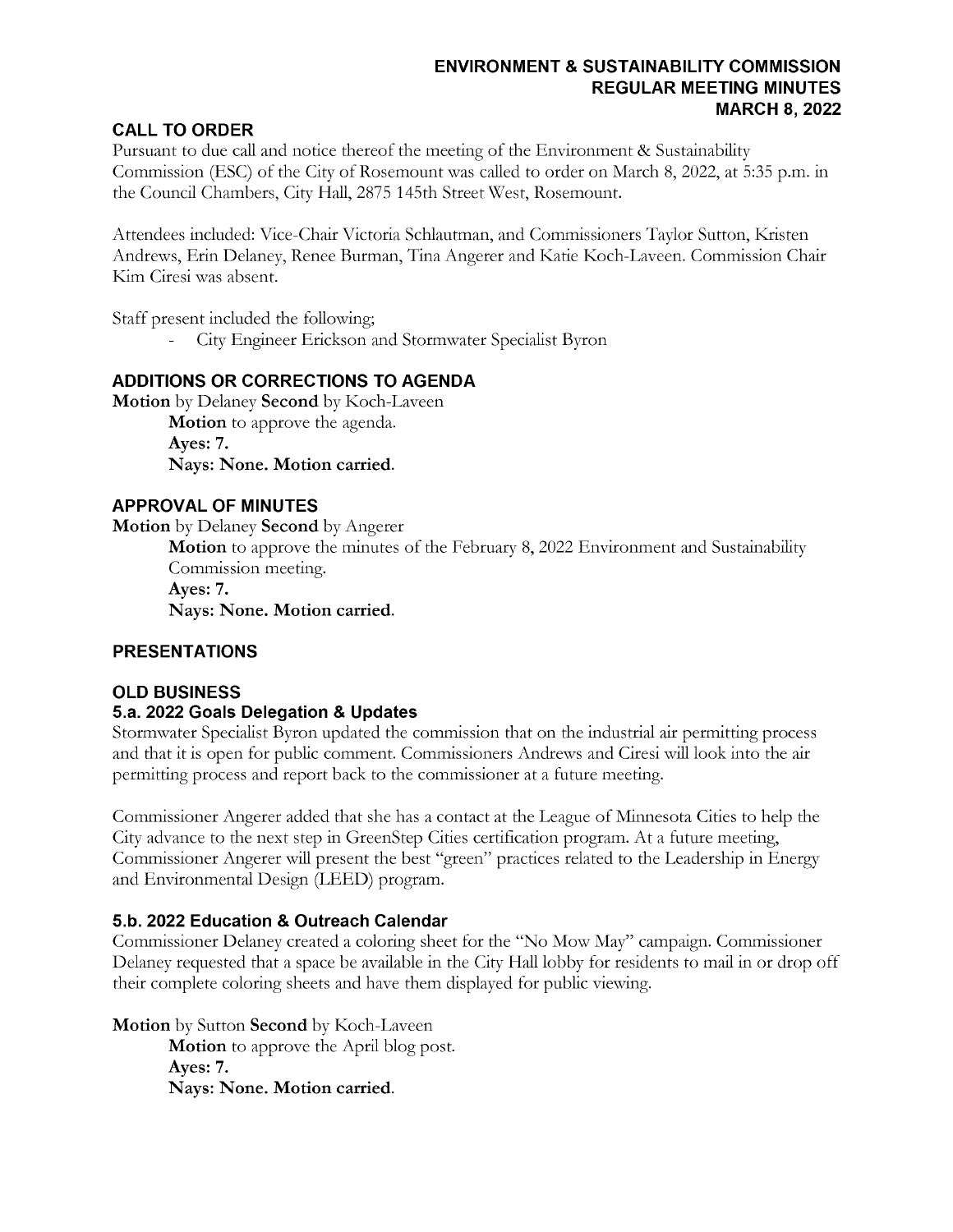## ENVIRONMENT & SUSTAINABILITY COMMISSION REGULAR MEETING MINUTES MARCH 8, 2022

#### NEW BUSINESS 6.a. Home Expo Recap

Commissioner Koch-Laveen highlighted how well the lightbulb kits went over at the Home Expo event. The public was pleased to hear that there will be an organics drop site in Rosemount in the near future.

# 6.b. No Mow May Discussion

Stormwater Specialist Byron provided a brief overview of the No Mow May campaign. Staff has been discussing the City's weed ordinance and potential abandoned properties. Staff will be recommending the No Mow May proclamation at the April 19<sup>th</sup> City Council Meeting. Byron explained that during the month of May the City's Public Works Department will continue to mow to areas on an as needed basis, such as athletic fields.

# Motion by Delaney Second Andrews

Motion to recommend City Council approval of No Mow May. Ayes: 7. Nays: None. Motion carried.

# 6.c. Adopt-A-Drain

Stormwater Specialist Bryon presented to the commission the Adopt-A-Drain campaign. The City is currently a partner of Metro Watershed Partners/Clean Water MN. The campaign was created to encourage residents to help clean out storm drains in their neighborhoods. Residents are able to log into the website and "adopt" a drain. Adopting a drain means cleaning out the leaves, trash, and other debris to reduce water pollution.

Commissioner Burman asked staff with the City would be able to provide tools or stencils when drains are adopted. Commissioner Delaney recommended that residents could send in pictures of chalk decorated drains to promote the campaign. Commissioners requested to discuss this item further at the April meeting.

# 6.d. Leprechaun Days Booth

Commissioners plan to promote the Adopt-A-Drain campaign. Commissioners discussed potential table topics to have prepared. Staff will coordinate the ESC's booth with City Council's booth when city staff starts their planning.

# Motion by Burman Second by Andrews

**Motion** to approve the participation in the Leprechaun Days Midsummer Faire on July 29 and July 30, 2022. Ayes: 7. Nays: None. Motion carried.

## 6.e. Change Meeting Dates – August & November

Commissioners discussed weekday availability to change August and November meeting dates due to scheduling conflicts with 2022 election dates.

# Motion by Angerer Second by Schlautman

Motion to change the August regular meeting date to August 17, 2022. Ayes: 7.